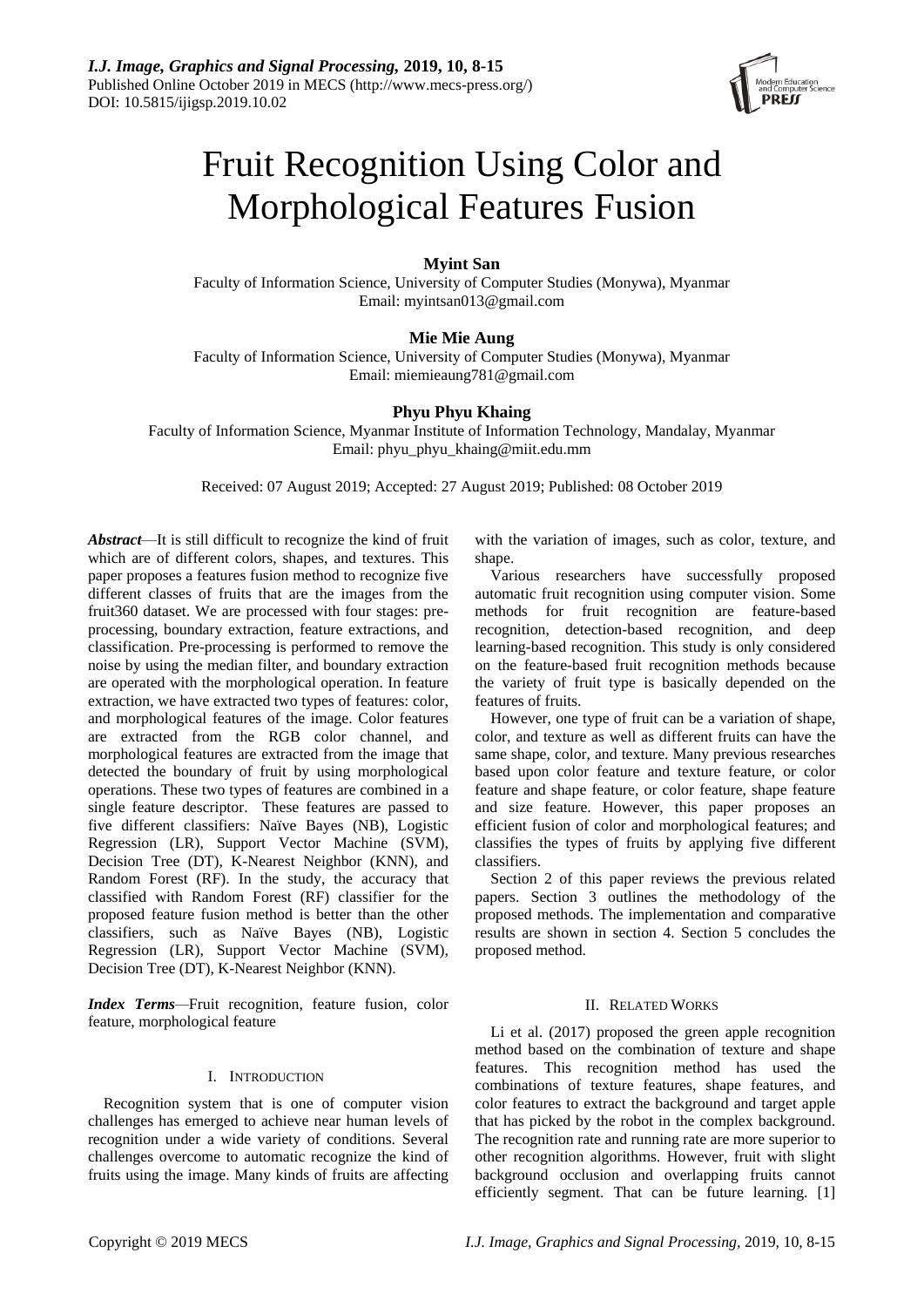Shukla et al. (2016) presented the fruit recognition method for nine different classes of fruits. The first stage of this method is background subtraction and fruit block extraction as pre-processing. Color, shape, and texture features are combined to represent the visual characteristics of fruits. Multiclass SVM and KNN classifiers are used to pass the feature dataset for fruit recognition. The result that extracts by using KNN (for K=2) is better than SVM. This system is only considered the images that exist the simple background. [2]

Hu et al. (2016) submitted the new segmentation method for fruits with plastic packing and a modified minimum distance classifier. The image is segmented with HSV color space to achieve the region of interest (ROI). Color features are extracted by using Hue and Situation from the HSV color space, and texture features are extracted by applying gray level co-occurrence matrix (GLCM). This also proposed the modification method based on minimum distance classifier is considered to recognize the pattern on the feature vectors. The recognition rate is over 91% on the modified classifier. To improve the method and the recognition rate, many fruit types are required and more features need to extract. [3]

Arivazhagan et al. (2010) introduced the fruit recognition strategy by applying an efficient fusion of color and texture features. Before feature extraction, background extraction is processed by using the *H* and *S*  channel from HSV images. Statistical features are extracted for the color features and co-occurrence features extracted from the Wavelet transformed subbands for the texture feature. This recognizes the types of fruits with the minimum distance classifier for Supermarket Produce data set. When the color and texture information are complementary, the classification process obtains the good results. [4]

Jana et al. (2017) exploited the automatic fruit recognition from color and texture features of natural fruit images. This recognition process firstly works image-level segmentation by using GrabCut, and then the region of interest is defined from the segmented image. 12 color statistical features and 16 texture features with gray-level co-occurrence matrix are extracted to classify 8 classes of fruits. SVM is used to train the features and the accuracy of the proposed system is 83.33%. The segmentation method can correctly work for the various color fruits that capture the natural scene. The authors suggest working the fruits counting process by extending this process for the future scope. [5]

Ilyas et al. (2018) proposed the robust, accurate and flexible method to identify the varieties of fruits by using color, shape, size and texture features. This works with three main processes: acquisition and cropping of images, extraction of features, and classification. The acquisition and cropping process operates by calculating the mean value of the RGB component. For the shape and size features, the area and perimeter of fruit are calculated. The contract, energy, homogeneity, and correlation from gray-level co-occurrence matrix are used for the texture features. K-nearest neighbor algorithm with k=1 is

applied as a classifier to train the features extracted from fruit images. The recognition results of the proposed system are up to 97% and the proposed system can also efficiently recognize the types of fruit that exist in different angles and position. To get more accurate results, the authors suggested that to increase the database size. [6]

Dubey et al. (2015) introduced the fruit and vegetable recognition framework. In the framework, background subtraction is firstly processed to detect the foreground fruit and vegetable objects in the images by using the S channel of the HSV color space and K-mean algorithm. Color and texture features are extracted for the fusion approach. Global color histogram (GCH), color coherence vector (CCV), and color difference histogram (CDH) are used for color features and structure element histogram (SEH), local binary pattern (LBP), local ternary pattern (LTP), and completed local binary pattern (CLBP) for texture features. For training and classification, a multiclass support vector machine is used as the classifier. When recognizing the 15 types of fruits and vegetables by fusing color and texture features, the experimental results get more accurate recognition rate. For the future work related to this framework, the authors' advice is to classify the type of fruits' diseases from the images. [7]

Naskar et al. (2015) proposed a feature-based fruit recognition technique. This technique used the Log Gabor filter for the texture features, mean value of the hue color for color features, and counting perimeter and area pixel for shape features. This study worked on the fruit data set that comprised of six different types of fruit. They implement the proposed technique on the Matlab Neural Network Toolbox. The confusion matrix is used to calculate the performance of the technique. The proposed technique can precisely recognize the type of fruit. The constraint is that this work is only considered on the white background image. That constraint can work as future work. [8]

Jana et al. (2016) exploited proposes for the solution to solve a viewpoint invariant for fruit intra-class recognition by combining color and texture features and using a Neural Network (NN) classifier. The standard deviation of each RGB color channel is extracted from the color histogram for color features, and the gray-level co-occurrence matrix is calculated with four directions for texture features. To classify the type of fruit, color and texture features are combined as a 19-element feature vector by concatenating 3-element color feature vector and 16-element texture feature vector. The accuracies of the system for each fruit class obtain between 90 % and 100%. Even the angle of view is changed; the results of the system are also accepTable The reorganization process for the subclass of fruit type was suggested for future work by authors. [9]

## III. METHODOLOGY

In this section, we present a system flow of the fruit recognition system. For fruit recognition, there are three main parts: preprocessing, feature extraction, and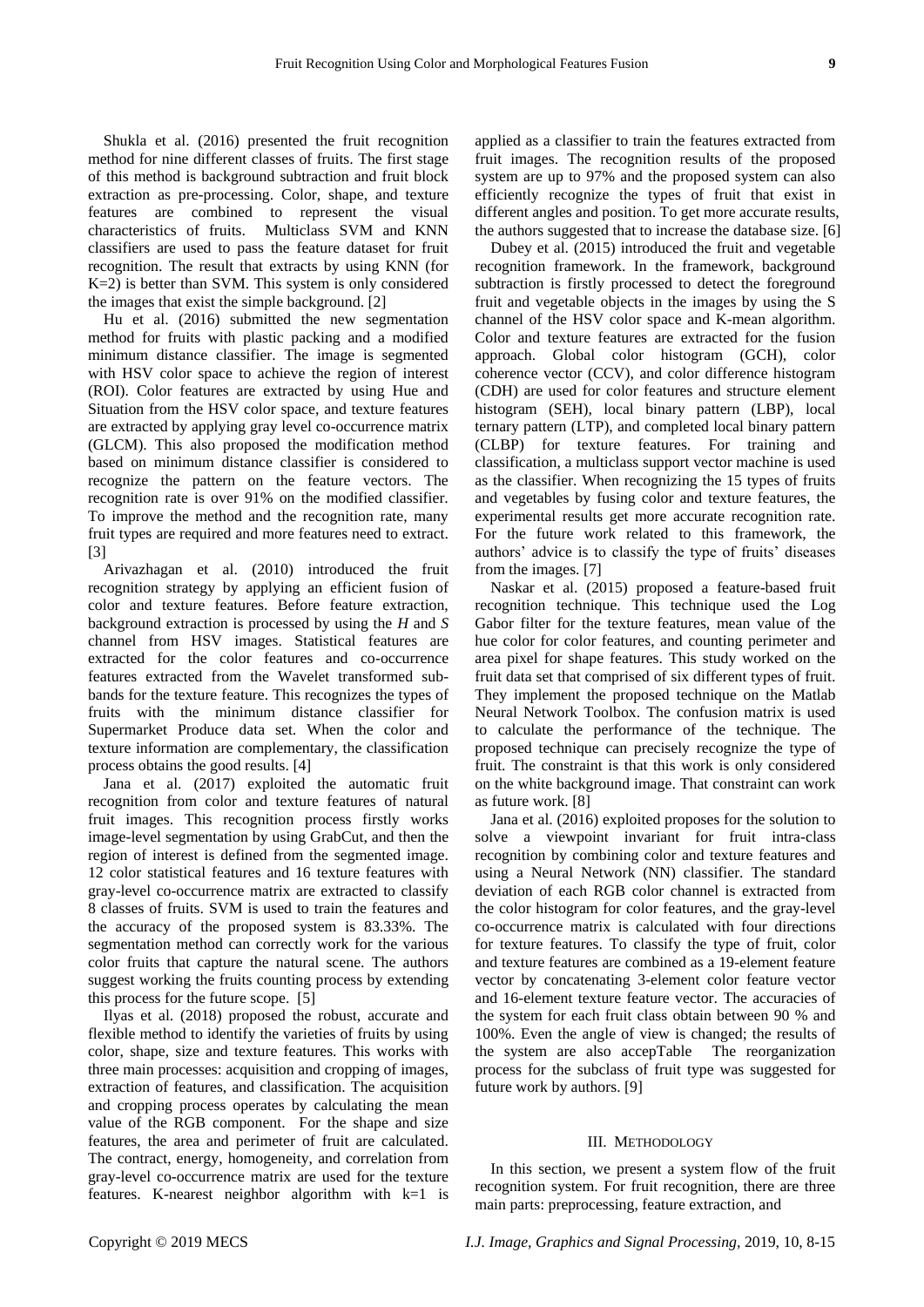classifier. The preprocessing and feature extraction are worked for both training images and testing images of the dataset. To recognize the type of fruit, we first extract the features from fruits image dataset with the first two steps. And then, we will use the classifier to recognize the types of fruits. The flow of the system is shown in Figure 1.



Fruit Type

Fig.1. System Flow for Fruit Recognition System

## *A. Image Pre-Processing*

Preprocessing step is important for the computer vision processes to remove the noise of the image. In the study, the original image is needed to resize for uniformity all image in the processing. The color image is converted into the gray scale image. And then salt & pepper noise is added to the image. This process applies the median filter to remove the noise of the image. Sample image preprocessing is shown in Figure 2.



Fig.2. Preprocess Images

## *B. Feature Extraction*

We extract color features and morphological features are extracted from the image to recognize the types of fruit. The fusion of color features and morphological features are proposed in this system to get the high accuracy for fruit type recognition and the texture features are also extracted to compare with the proposed fusion model. Four statistical features, such as mean  $(\mu)$ , standard deviation  $(\sigma)$ , skewness (s), and kurtosis (k), are extracted based on the color and morphological processing.

Mean statistical features are calculated the average value of each color channel of an image. The mean value of the *i-th* color channel is defined as  $\mu_i$  and calculates with the following equation on the pixel values of the image. In the equation, *M* and N are the number of row pixels and column pixels respectively, and  $P_i(j,k)$  is the (j \* k) pixel values in the *i-th* color channel of the image.

$$
\mu_i = \frac{1}{MN} \sum_{j=1}^{M} \sum_{k=1}^{N} P_i(j, k) \tag{1}
$$

Next statistical feature for standard deviation is calculated the square root value on the variance of each color channel.  $\sigma_i$  is defined as the standard deviation of the *i-th* color channel,

$$
\sigma_i = \sqrt{\frac{1}{MN} \sum_{j=1}^{M} \sum_{k=1}^{N} (P_i(j,k) - \mu_i)^2}
$$
 (2)

Third statistical feature, skewness, measures the asymmetric of the color distribution and defined as *s<sup>i</sup>* with the following equation.

$$
s_i = \sqrt[3]{\left(\frac{1}{MN}\sum_{j=1}^{M}\sum_{k=1}^{N}\left(P_i(j,k) - \mu_i\right)^3\right)}
$$
(3)

The last statistical feature is kurtosis that is similar to the concept of skewness. Kurtosis is a shape descriptor and it measures the tailedness of a probability distribution. Kurtosis of each color channel is defined as the *k<sup>i</sup>* ,

$$
k_i = \frac{\mu_4}{\sigma^4} \tag{4}
$$

## *a) Color Features (CF)*

Color images are composed of three channels: Red, Green, and Blue. Each channel is used as the identifier of the image and four statistical features, such as mean  $(u)$ , standard deviation  $(\sigma)$ , skewness (s), and kurtosis (k), are extracted from each channel. Color features are extracted with four statistical operations on the three RGB channels of the image as shown in Figure 3. So, 12 color features (CF) are extracted in this study.

$$
CF = [\mu_{r}, \mu_{g}, \mu_{b}, \sigma_{r}, \sigma_{g}, \sigma_{b}, s_{r}, s_{g}, s_{b}, k_{r}, k_{g}, k_{b}]
$$
 (5)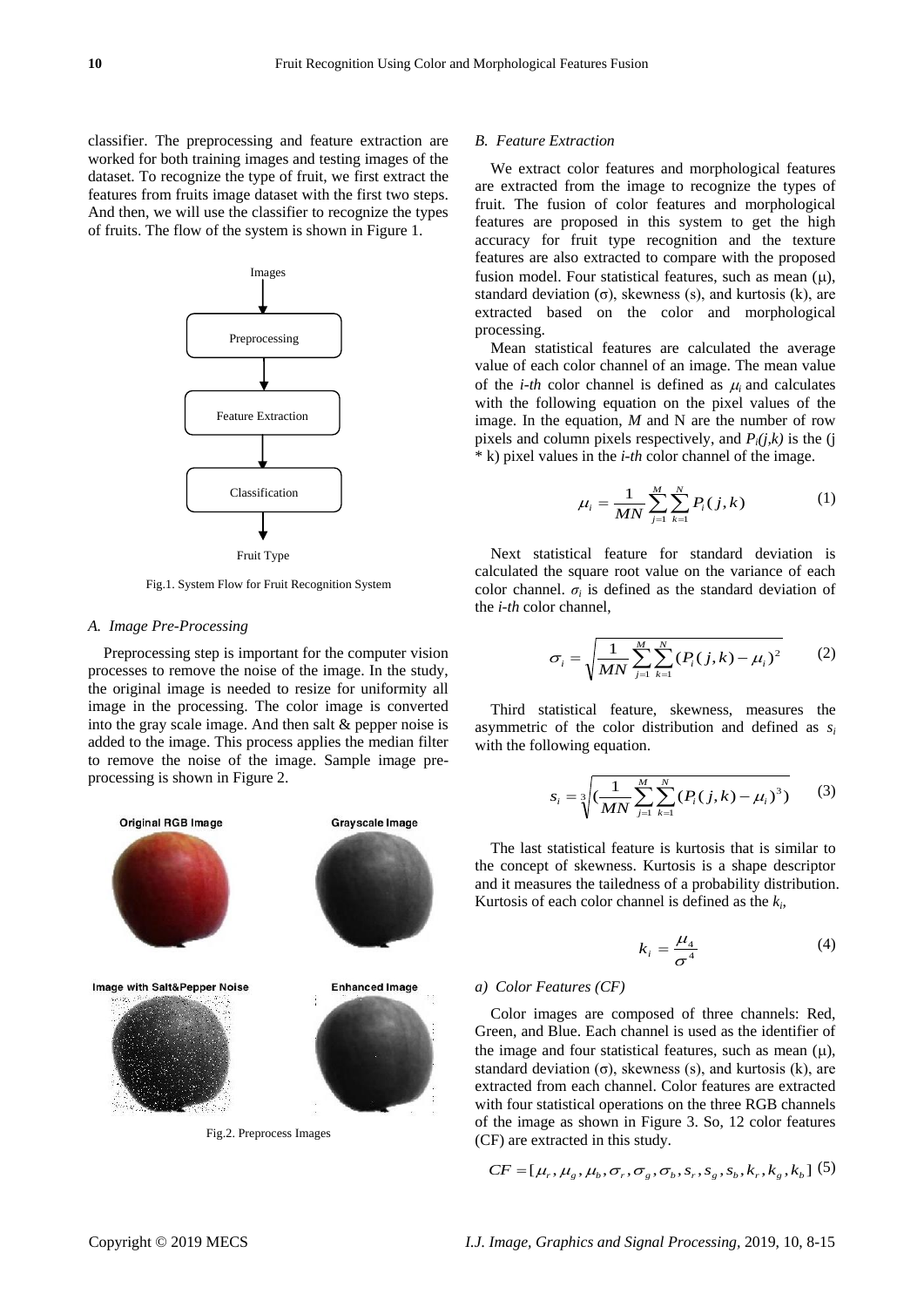

Fig.3 RGB Color Cannel of Fruit Image

#### *b) Morphological Features (MF)*

Morphological features are also extracted based on the boundary extracted image by operating with the morphological operation. To extract the object boundary from the image, this study operates with five stages. The boundary extraction steps are shown in Figure 4 and the boundary extracted image is shown in Figure 5.

The first stage is converting the original RGB image into Black & White (B&W) image, and then, the complement function is operated on the B&W image. The erosion operation is processed on the complement B&W image and then the erode image is subtracted from the B&W image to extract the boundary of the fruit object on the image. Dilation operation is worked to get the specific boundary and median filter are used to get a more specific boundary. Complement, erosion and dilation processes are shown in the equations (6) and (8).

$$
P(A^C) = 1 - P(A) \tag{6}
$$

$$
A \Theta B = \{ z \mid (B)z \subseteq A \}
$$
 (7)

$$
A \oplus B = \{ z \mid (\hat{B}) z \cap A \neq \phi \}
$$
 (8)

For the morphological features, the statistical features, such as mean ( $\mu$ ), standard deviation ( $\sigma$ ), skewness (s), and kurtosis (k) are used on the boundary extracted images.

$$
MF = [\mu_{bi}, \sigma_{bi}, s_{bi}, k_{bi}] \tag{9}
$$



Fig.4 Steps for Boundary Extration



Fig.5. RGB Color Cannel of Fruit Image

## *c) Feature Fusion (FF)*

Feature fusion (FF) is calculated by combining 12 color features, and 4 morphological features. The fusion is extracted 16 features to recognize the types of fruits.

$$
FF = [CF, MF] \tag{10}
$$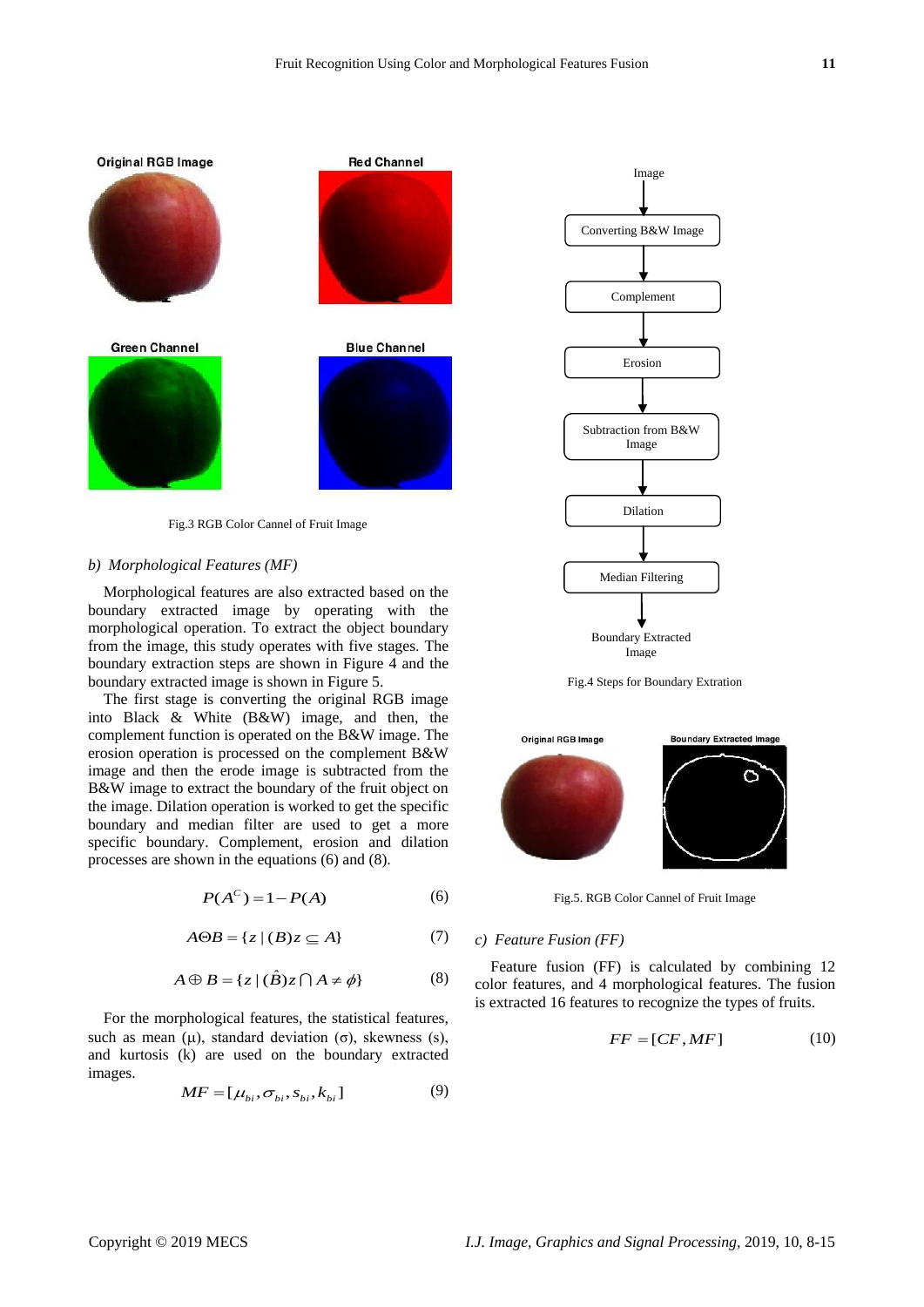## *d) Texture Feature (TF)*

The texture is a repeated pattern of information or arrangement of the structure with regular intervals. In a general sense, texture refers to surface characteristics and appearance of an object given by the size, shape, density, arrangement, the proportion of its elementary part. The characteristics of the image region are used as texture features. This study uses the Gray Level Co-occurrence Matrix (GLCM) for the texture features. GLCM is based on the repeated occurrences of gray level configuration in the texture [10]. GLCM matrix is computed four texture features: Contrast (Ct), Correlation (Cn), Energy (Ey) and Homogeneity (Hy) as shown in equation (11) to (14).

$$
Ct = \sum_{j=0}^{M-1} \sum_{k=0}^{N-1} |j - k|^2 S_{jk}
$$
 (11)

$$
Cn = \sum_{j=0}^{M-1} \sum_{k=0}^{N-1} \frac{(j - \mu_j)(k - \mu_k)S_{jk}}{\sigma_j \sigma_k}
$$
(12)

$$
E y = \sum_{j=0}^{M-1} \sum_{k=0}^{N-1} S_{jk}^2
$$
 (13)

$$
Hy = \sum_{j=0}^{M-1} \sum_{k=0}^{N-1} \frac{S_{jk}}{1 + |j - k|} \tag{14}
$$

GLCM has extracted four features along with four directions: horizontal  $(0^{\circ})$ , vertical  $(90^{\circ})$ , left-diagonal  $(45^{\circ})$ , and right-diagonal  $(135^{\circ})$ . So, GLCM has extracted 16 texture features; 4 texture features are calculated with 4 directions.

$$
TF = [C t_{0}^{\circ}, C t_{45^{\circ}}, C t_{90^{\circ}}, C t_{135^{\circ}},
$$
  
\n
$$
C n_{0}^{\circ}, C n_{45^{\circ}}, C n_{90^{\circ}}, C n_{135^{\circ}},
$$
  
\n
$$
E y_{0}^{\circ}, E y_{45^{\circ}}, E y_{90^{\circ}}, E y_{135^{\circ}},
$$
  
\n
$$
H y_{0}^{\circ}, H y_{45^{\circ}}, H y_{90^{\circ}}, H y_{135^{\circ}}]
$$
\n(15)

#### *C. Classification*

Classification is one of the supervised learning approaches that learn from the input data and uses the model to classify the types of fruit. There are many types of classifiers. Among them, this study has utilized six different classifiers that are the most commonly used and better than other classifiers. That six classifiers are Na  $\ddot{v}$ e Bayes (NB), Logistic Regression (LR), Support Vector Machine (SVM), Decision Tree (DT), K-Nearest Neighbor (KNN), and Random Forest (RF).

## *a) Naïve Bayes (NB)*

Naïve Bayes is one of the machine learning algorithms based on Bayes' theorem to classify the class from the features. It is also called Gaussian Naïve Bayes because it works according to Gaussian distribution. It can be used to characterize a group of feature vectors of any number of dimensions with two values: a mean vector and a covariance matrix [11].

## *b) Logistic Regression (LR)*

Logistic regression is the most famous multivariable algorithm that is one type of linear classifiers. It analyzes the interaction the labels and the features by using the logistic sigmoid function to predict the probability of event occurrence [14].

## *c) Support Vector Machine (SVM)*

The structure of SVM classifier is complicated than other classifiers. SVM works by constructing the hyperplanes in a high dimensional feature that is used for the classifier and regression. SVM is effective for high dimensional spaces. The result of the system shows the low transparency. Accuracy depends on hyperplane selection [16].

#### *d) Decision Tree (DT)*

The decision tree is a popular machine learning algorithm that can be used for regression and classification problems. It is a faster computation frequency-based algorithm and also easily interprets to the rules. This algorithm solves the problems with tree representation [12]. In the tree representation, each leaf node represents a class label, each non-leaf node represents a feature, and each branch represents a decision rule [13]. The criteria of the decision tree are the same as the criteria of information gain. Decision tree does not need many preprocessing data and assumptions for the data distributions.

## *e) K-Nearest Neighbor (KNN)*

K-nearest neighbor is one of the simple classification algorithms based on the similarity measure. KNN is worked as a non-parametric technique for statistical estimation and pattern recognition techniques [17]. This is very useful in predicting the result of regression and classification problems. This classifies the object from the neighbors by assigning the class [18]. For the classification phase, KNN assigned unlabeled query image with a label of its closest match by calculating the Euclidean distances between the query image features values and stored features of the trained images.

## *f) Random Forest (RF)*

Random forest is an easy and user flexible classification algorithm. This randomly selects the sample data from the decision tree and it parallelly works for prediction [15]. It also performs by selecting the best prediction results from the voting process as an ensemble model. This is a highly accurate and robust method and it cannot suffer from the overfitting problem because it takes the average of all predictions. The random forest can also handle the missing values with two ways: using median values to replace continuous variables, and computing the proximity-weighted average of missing values.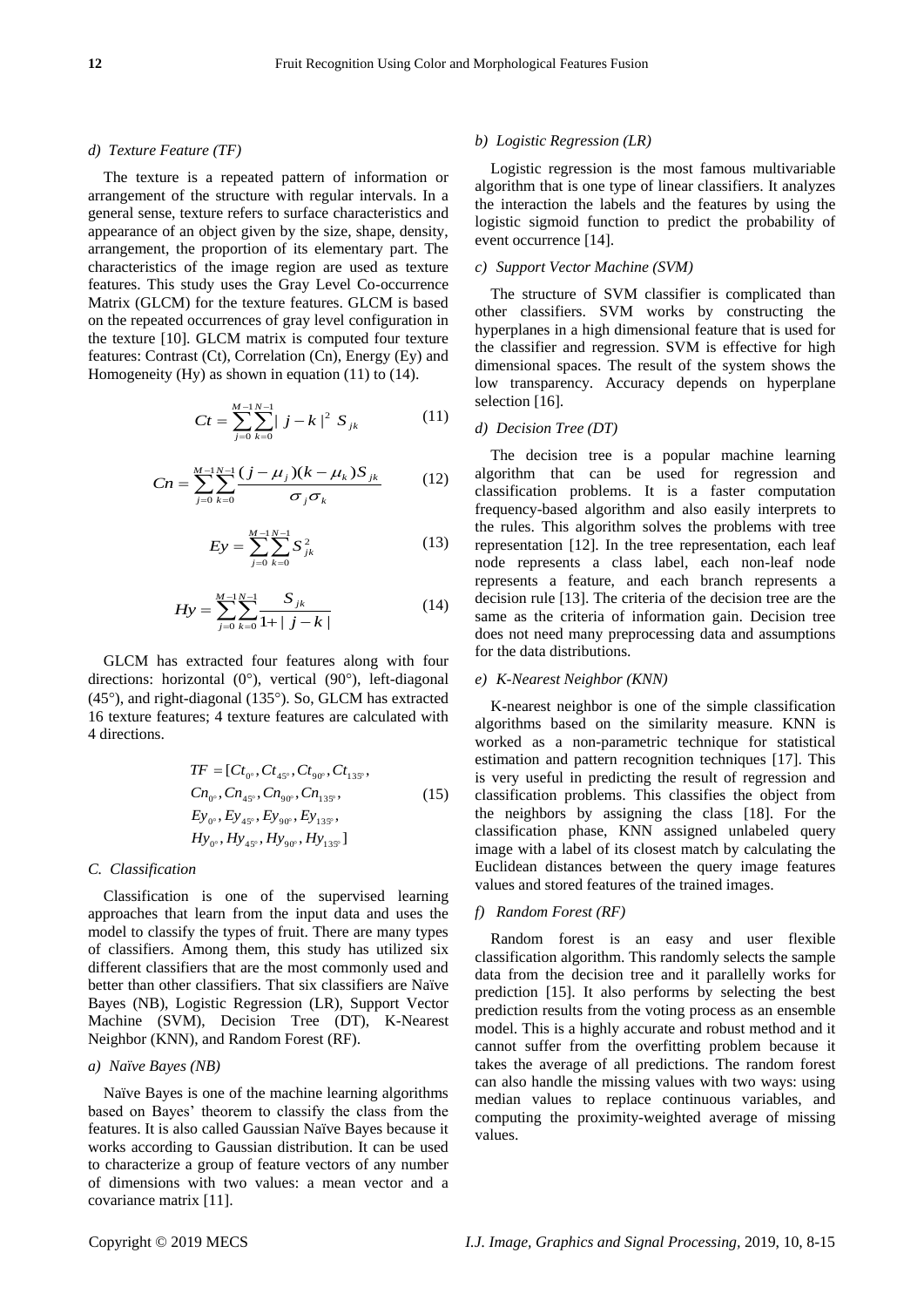## IV. EXPERIMENTS

## *A. Dataset*

For the study, we recognize the five types of fruits: apple, cherry, grape, pear, and tomato. For the five types of fruits, the fruit images are extracted from the fruit360 dataset. This study uses the 25671 total images for five types of fruits. Table 1 lists the number of images for each type of fruits. Figure 6 shows some of the images for each class for the fruit.

Table 1. Number of Fruits for Each Class

| Class No.           | Fruit  | <b>Image Number</b> |
|---------------------|--------|---------------------|
| 1                   | Apple  | 7946                |
| 2                   | Cherry | 4592                |
| 3                   | Grape  | 4565                |
| 4                   | Pear   | 3914                |
| 5                   | Tomato | 4654                |
| <b>Total Images</b> | 25671  |                     |

 $Class - 1 (Apple)$ 



Fig.6. Sample Images for Each Class

## *B. Implementations and Results*

This study is used MATLAB 2018a to extract the different features from the image dataset and weka 3.9.0 to use the different classifiers. This study extracts the 7 different types of features to implement for feature recognition. The representation of features shows in Table 2.

These features are passed to five different classifiers. We calculate the accuracy of the system with 10-folds cross-validation. The results show in Table 3 by comparing different features on different classifiers. The performance of the proposed fusion method for fruit recognition system is mostly good than other feature extractions and other feature fusion methods.

The performance on the Na  $\ddot{\text{v}}$ e Bayes classifier is less than other classifiers but the accuracy is over 60%. The classification rates of the proposed method on Logistic Regression and Support Vector Machine are better than the rate of Na we Bayes but not over 90%. Decision Tree' result is over 90% but less than K-Nearest Neighbor and Random Forest. In Decision Tree, the recognition rate of the proposed method is the same with color feature-based recognition, color and texture feature-based recognition, and color, texture, and morphological feature-based recognition. The classification rate on Random Forest classifier achieves **99.8948 %** accuracy. The proposed fusion method is the best on the Random Forest classifier, but the accuracy is a little less than color feature on K-Nearest Neighbor (KNN).

Table 2. Features Representation

| <b>Types of</b><br><b>Features</b> | <b>Descriptions of</b><br><b>Features</b>                                                 | <b>Feature</b><br><b>Dimension</b> |
|------------------------------------|-------------------------------------------------------------------------------------------|------------------------------------|
| Color                              | Mean, standard<br>deviation, skewness,<br>and kurtosis                                    | 12                                 |
| Texture                            | <b>Statistical features</b><br>extracted with Gray-<br>Level Co-occurrence<br>Matrix      | 16                                 |
| Morphological                      | Mean, standard<br>deviation, skewness,<br>and kurtosis for<br>boundary extracted<br>image | 4                                  |
|                                    | $Color + Texture$                                                                         | 28                                 |
| Combined<br>Features               | $Texture +$<br>Morphological                                                              | 20                                 |
|                                    | $Color + Texture +$<br>Morphological                                                      | 32                                 |
|                                    | $Color +$<br>Morphological<br>(proposed method)                                           | 16                                 |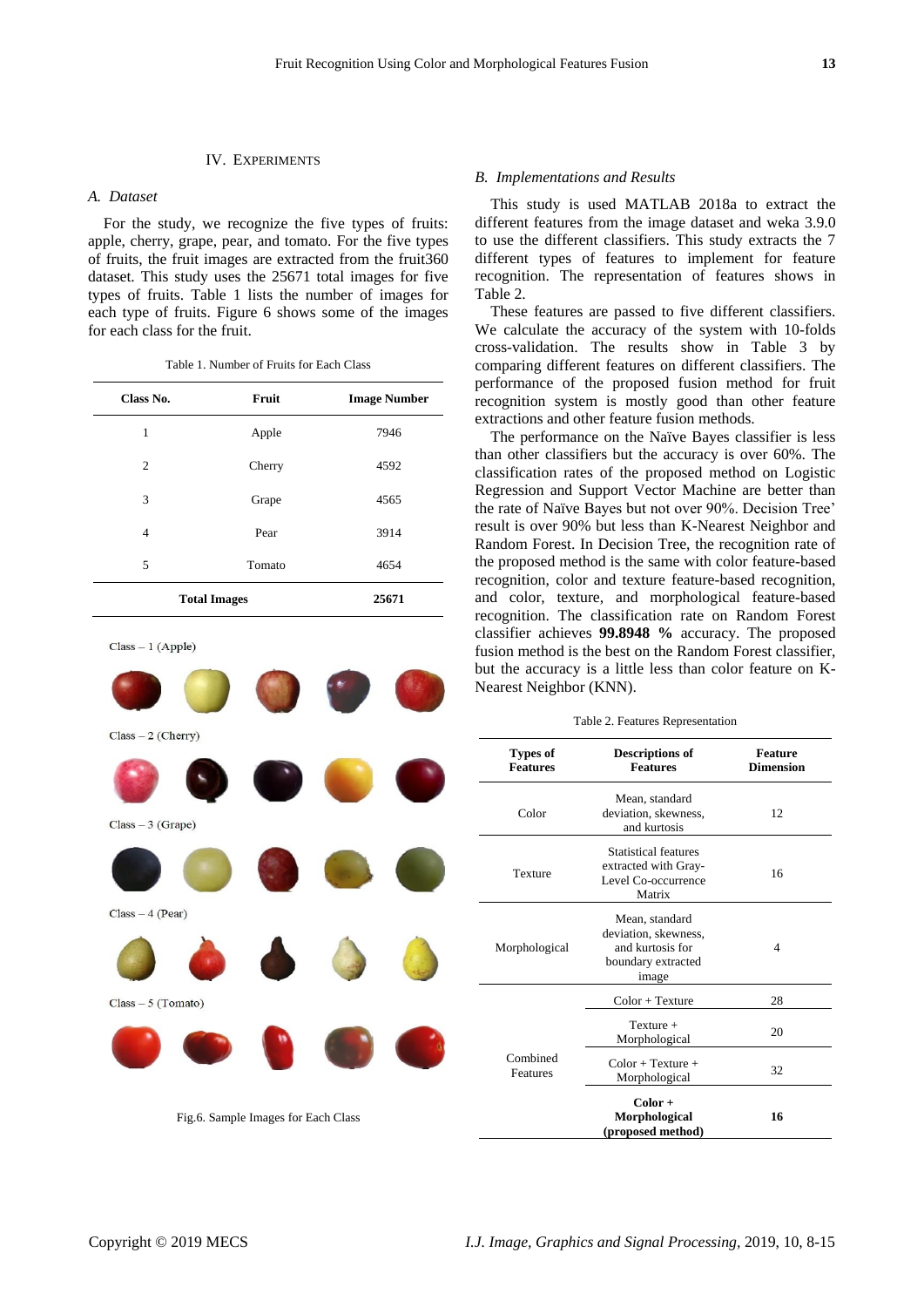| <b>Classifiers</b> | <b>Features</b> |           |           |           |           |                |                                |
|--------------------|-----------------|-----------|-----------|-----------|-----------|----------------|--------------------------------|
|                    | CF              | TF        | МF        | $CF + TF$ | $TF + MF$ | $CF + TF + MF$ | $CF + MF$<br>(proposed method) |
| NB                 | 57.7422 %       | 21.8885 % | 42.0669 % | 48.4866 % | 38.4831 % | 56.5463 %      | 60.8274 %                      |
| LR                 | 83.3703 %       | 32.453 %  | 46.6168 % | 83.1678 % | 49.7487 % | 84.8896 %      | 85.1622 %                      |
| <b>SVM</b>         | 86.2958 %       | 31.8219 % | 44.6223 % | 85.8712 % | 46.2234 % | 87.0437 %      | 87.2619 %                      |
| DT                 | 91.6715%        | 32.4491 % | 57.4695 % | 91.6715%  | 57.2942 % | 91.6715%       | 91.6715 %                      |
| <b>KNN</b>         | 99.6221%        | 23.0182 % | 51.3887 % | 96.9265 % | 44.7859 % | 98.2315 %      | 99.6027 %                      |
| RF                 | 99.8247 %       | 26415 %   | 58.2759 % | 99.5793 % | 60.6716 % | 99.7935 %      | 99.8948 %                      |

Table 3. Comparative Results with Different Features and Different Classifiers

## V. CONCLUSION

In this paper, we propose the feature fusion method for the fruit recognition system. Feature fusion method is fused the color features and morphological features extracted from the fruit image. Color features can precise the type of fruits and morphological features are used for the shape of fruits; and the combination of color and morphological features can more precise five types of fruits: apple, cherry, grape, pear, and tomato. We used different classifiers to recognize the types of fruits based on feature fusion. The recognition accuracy of color and morphological feature fusion method increases other individual features and other fusions on all classifiers. Among six different classifiers, random forest classifier achieves the best outstanding performances in this study that classified the five types of fruits by applying the proposed feature fusion method.

#### ACKNOWLEDGMENT

We would like to give our thanks and gratitude to people who have contributed towards the development of this manuscript from the planning stage to the finish stage.

#### **REFERENCES**

- [1] Li, D., Shen, M., Li, D. and Yu, X., 2017, "Green apple recognition method based on the combination of texture and shape features", In 2017 IEEE International Conference on Mechatronics and Automation (ICMA) (pp. 264-269). IEEE.
- [2] Shukla, D. and Desai, A., 2016, "Recognition of fruits using hybrid features and machine learning", In 2016 International Conference on Computing, Analytics and Security Trends (CAST) (pp. 572-577). IEEE.
- [3] Xu, H., Fan, K., Song, S. and Meng, M.Q.H., 2016, "A novel method for recognizing fruits with plastic packing", In 2016 IEEE International Conference on Information and Automation (ICIA) (pp. 1797-1800). IEEE.
- [4] Arivazhagan, S., Shebiah, R.N., Nidhyanandhan, S.S. and Ganesan, L., 2010, "Fruit recognition using color and texture features", Journal of Emerging Trends Computing and Information Sciences, 1(2), pp-90-94.
- [5] Jana, S., Basak, S. and Parekh, R., 2017, March, "Automatic fruit recognition from natural images using

color and texture features", In 2017 Devices for Integrated Circuit (DevIC) (pp. 620-624), IEEE.

- [6] Ilyas, M., Rahman, S.U., Waqas, M. and Alam, F., "A Robust Algorithm for Fruits Recognition System", Transylvanian Review, 1(1), 2018.
- [7] Dubey, S.R. and Jalal, A.S., 2015, "Fruit and vegetable recognition by fusing colour and texture features of the image using machine learning", International Journal of Applied Pattern Recognition, 2(2), pp.160-181.
- [8] Naskar, S. and Bhattacharya, T., 2015, "A fruit recognition technique using multiple features and artificial neural network", International Journal of Computer Applications, 116(20).
- [9] Jana, S. and Parekh, R., 2016, "Intra-class recognition of fruits using color and texture features with neural classifiers", International Journal of Computer Applications, 148(11), pp.1-6.
- [10] Sonka, Milan, Vaclav Hlavac, and Roger Boyle. Image processing, analysis, and machine vision. Cengage Learning, 2014.
- [11] R.R Darlin Nisha, V.Gowri, "A Survey on Image Classification Methods and Techniques for Improving Accuracy", International Journal of Advanced Research in Computer Engineering & Technology (IJARCET) Volume 3, Issue 1, January 2014
- [12] Himani Sharma1, Sunil Kumar, "A Survey on Decision Tree Algorithms of Classification in Data Mining", International Journal of Science and Research (IJSR).
- [13] "Chapter 9: Decision Trees", Lior Rokach, Oded Maimon, liorr@eng.tau.ac.il, [maimon@eng.tau.ac.il,](mailto:maimon@eng.tau.ac.il) Department of Industrial Engineering, Tel-Aviv University
- [14] "An Introduction to Logistic Regression: From Basic Concepts to Interpretation with Particular Attention to Nursing Domain", Park, Hyeoun-Ae, J Korean Acad Nurs, Vol.43, No.2, April-2013.
- [15] Leo Breiman, "Random Forest", Statistic Department, University of California, Berkeley, CA 94720, January, 2001
- [16] Chaitali Dhaware, Mrs. K. H. Wanjale, "Survey On Image Classification Methods In Image Processing", International Journal of Computer Science Trends and Technology (IJCST) – Volume 4 Issue 3, May - Jun 2016.
- [17] https://www.saedsayad.com/k\_nearest\_neighbors.htm;k-Nearest Neighbor Classifier.
- [18] [https://medium.com/@adi.bronshtein/a-quickintroduction](https://medium.com/@adi.bronshtein/a-quickintroduction-to-k-nearest-neighbors-algorithm-)[to-k-nearest-neighbors-algorithm-](https://medium.com/@adi.bronshtein/a-quickintroduction-to-k-nearest-neighbors-algorithm-) 62214cea29c7, k Nearest Neighbor algorithm.